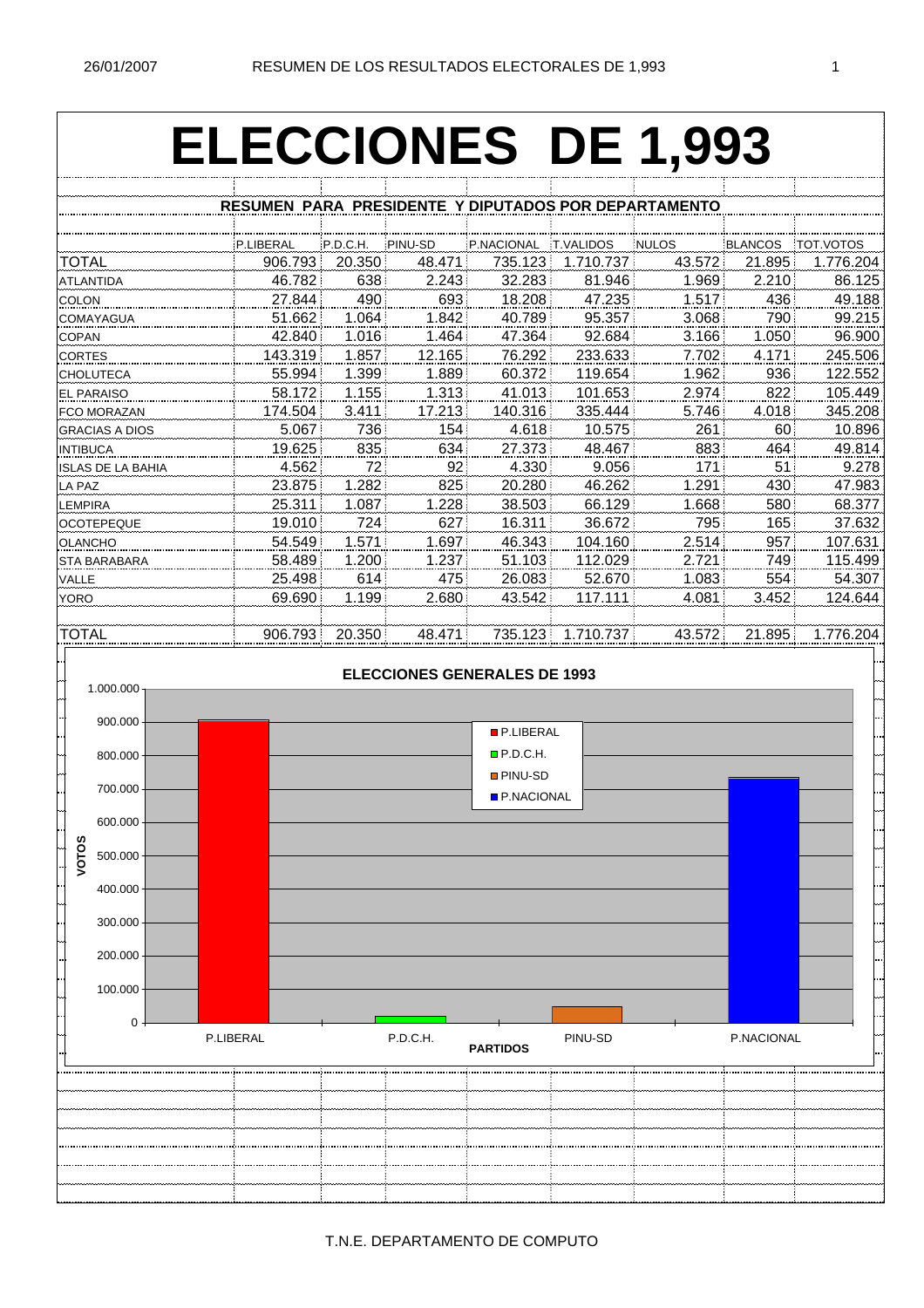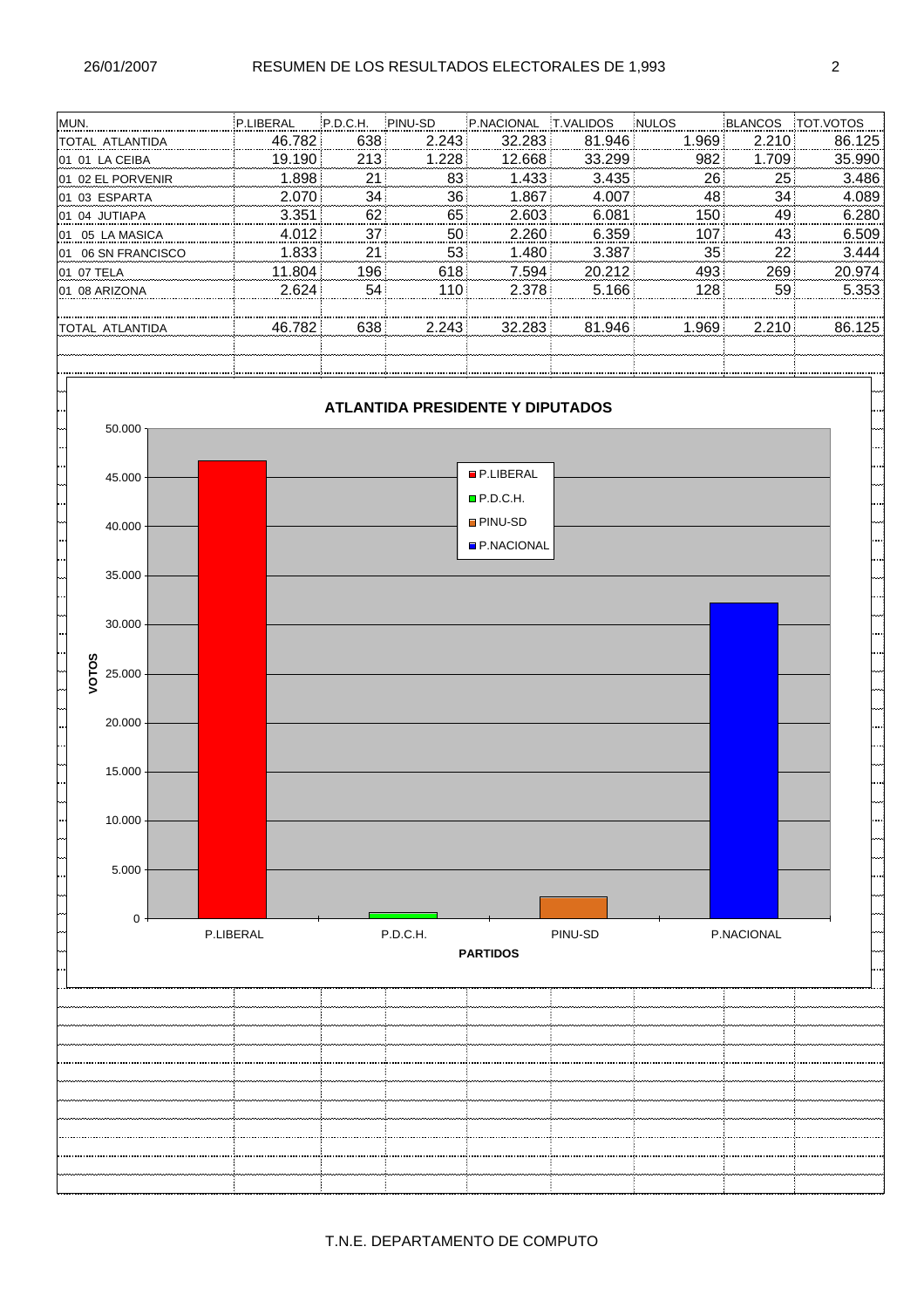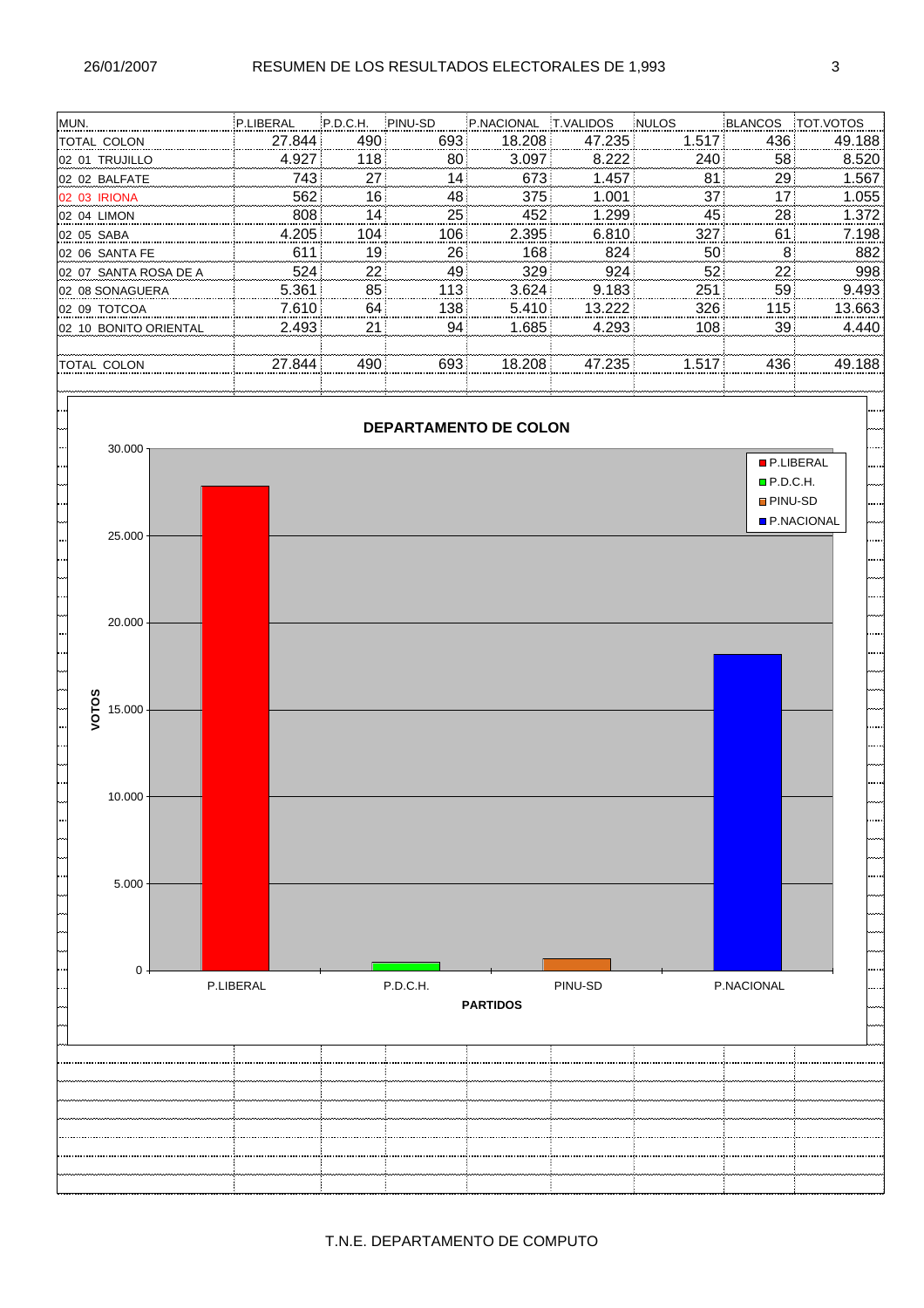| MUN.                   | P.LIBERAL | P.D.C.H.        | PINU-SD         | P.NACIONAL | <b>T.VALIDOS</b> | <b>NULOS</b> | BLANCOS          | <b>TOT VOTOS</b> |
|------------------------|-----------|-----------------|-----------------|------------|------------------|--------------|------------------|------------------|
| COMAYAGUA              | 51.662    | 1.064           | 1.842           | 40.789     | 93.420           | 6.164        | 7.015            | 106.599          |
| 03 01 COMAYAGUA        | 13.786    | 209             | 476             | 10.199     | 24.670           | 979          | 193 <sup>1</sup> | 25.842           |
| 03 02 AJUTERIQUE       | 1.937     | 26              | 41              | 1.515      | 1.582            | 3.138        | 6.235            | 10.955           |
| 03 03 EL ROSARIO       | 1.843     | 85              | 32 <sub>1</sub> | 1.831      | 3.791            | 116          | 37 <sup>1</sup>  | 3.944            |
| I03 04 ESQUIAS         | 1.136     | 12              | 19 <sup>1</sup> | 1.369      | 2.536            | 45           | 17 <sup>1</sup>  | 2.598            |
| 03 05 HUMUYA           | 346       | $8^{\circ}$     | 15 <sup>1</sup> | 286        | 655              | 6            | $\overline{4}$   | 665              |
| I03 06 LA LIBERTAD     | 2.949     | 48              | 64              | 2.750      | 5.811            | 175          | 31               | 6.017            |
| 03 07 LAMANI           | 1.143     | 36              | 25              | 958        | 2.162            | 11           | 94               | 2.267            |
| 103 08 LA TRINIDAD     | 501       | 36 <sup>1</sup> | 39 <sup>1</sup> | 500        | 1.076            | 23           | 10               | 1.109            |
| 03 09 LEJAMANI         | 1.151     | 46              | 14              | 978        | 2.189            | 43           | 171              | 2.249            |
| 03 10 MEAMBAR          | 1.178     | 51              | 55              | 1.096      | 2.380            | 76           | 16               | 2.472            |
| 03 11 MINAS DE ORO     | 1.499     | 20              | 29              | 1.029      | 2.577            | 22           | 16               | 2.615            |
| l03_12_OJOS DE AGUA    | 909       | 26              | 23              | 742        | 1.700            | 18           | 12 <sub>1</sub>  | 1.730            |
| 03 13 SAN JERONIMO     | 2.139     | 38              | 49              | 2.164      | 4.390            | 77           | 28!              | 4.495            |
| 03 14 SN JOSE DE C,    | 783       | 57              | 51              | 791        | 1.682            | 81           | 63               | 1.826            |
| 03 15 SN JOSE DEL POT. | 828       | 55              | 33 <sup>1</sup> | 255        | 1.171            | 74           | 11               | 1.256            |
| 03 16 SAN LUIS         | 1.455     | 35 <sup>1</sup> | 44              | 621        | 2.155            | 18           | 5                | 2.178            |
| 03 17 SAN SEBASTIAN    | 603       | 27!             | 17              | 599        | 1.246            | 7            | 8                | 1.261            |
| 03 18 SIGUATEPEQUE     | 10.272    | 114             | 556             | 7.299      | 18.241           | 980          | 110              | 19.331           |
| 03 19 VILLA DE SN ANT. | 2.446     | 26              | 93              | 1.774      | 4.339            | 110          | !20              | 4.469            |
| 03 20 LAJAS            | 1.723     | 25              | 91              | 1.466      | 3.305            | 99           | 16 <sup>1</sup>  | 3.420            |
| 03 21 TAULABE          | 3.035     | 84              | 76              | 2.567      | 5.762            | 66           | 72               | 5.900            |
|                        |           |                 |                 |            |                  |              |                  |                  |
| <b>TOTAL COMAYAGUA</b> | 51.662    | 1.064           | 1.842           | 40.789     | 93.420           | 6.164        | 7.015            | 106.599          |
|                        |           |                 |                 |            |                  |              |                  |                  |

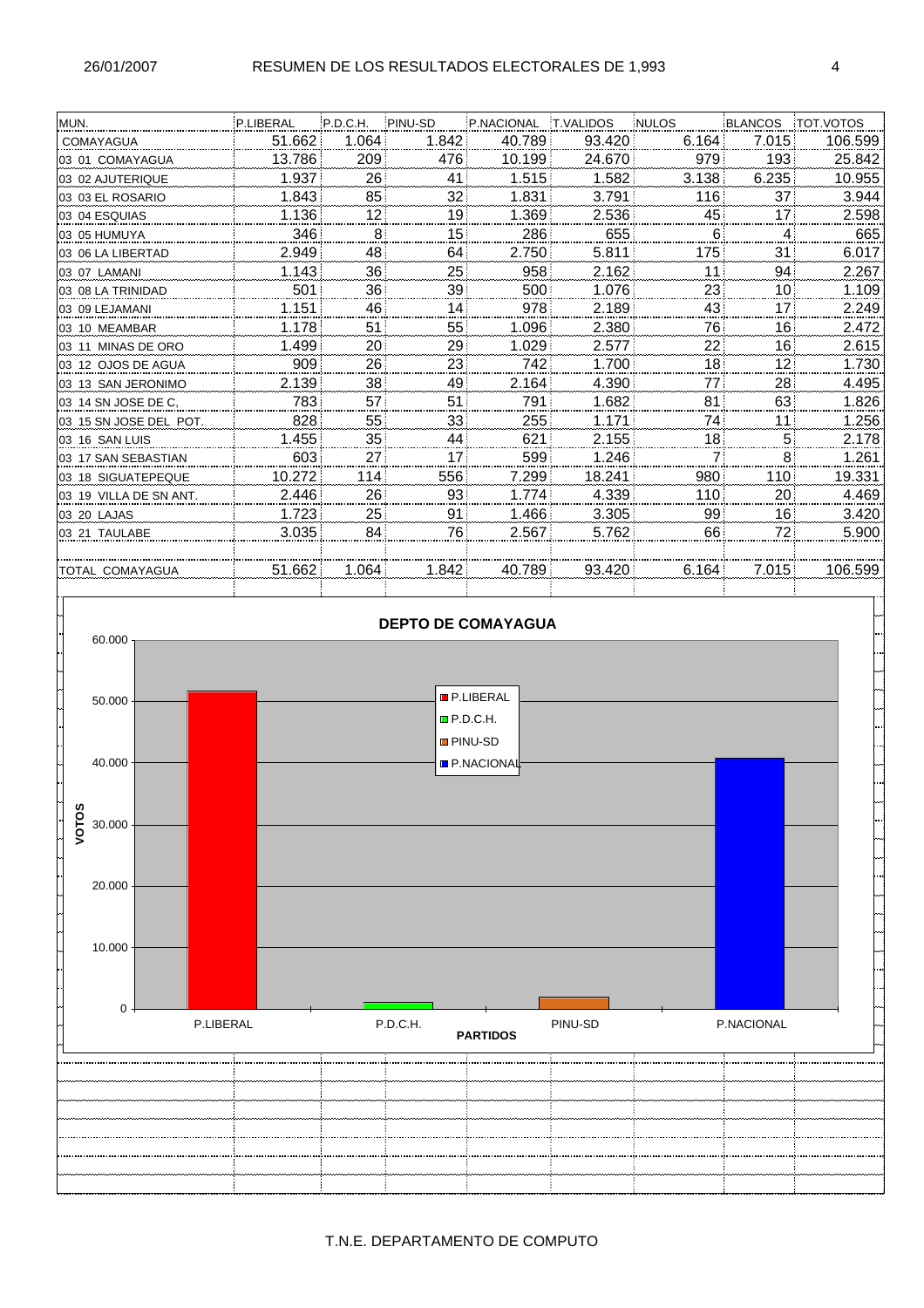| MUN.                   | P.LIBERAL | P.D.C.H.        | PINU-SD         | P.NACIONAL | <b>T.VALIDOS</b> | <b>NULOS</b> | BLANCOS         | <b>TOT.VOTOS</b> |
|------------------------|-----------|-----------------|-----------------|------------|------------------|--------------|-----------------|------------------|
| <b>COPAN</b>           | 42.840    | 1.016           | 1.464           | 47.364     | 92.684           | 3.147        | 1.050           | 96.881           |
| 104 01 SANTA ROSA DE   | 6.954     | 105             | 332             | 6.380      | 13.771           | 647          | 455             | 14.873           |
| 04 02 CABAÑAS          | 1.118     | 47              | 59              | 1.666      | 2.890            | 94           | 14              | 2.998            |
| 04 03 CONCEPCION       | 477       | 34              | 37              | 639        | 1.187            | 59           | 10 <sup>1</sup> | 1.256            |
| 04 04 COPAN RUINAS     | 3.247     | 49              | 99              | 5.104      | 8.499            | 441          | 72              | 9.012            |
| 04 05 CORQUIN          | 1.870     | 49              | 92              | 1.509      | 3.520            | 49           | 13 <sub>1</sub> | 3.582            |
| 04 06 CUCUYAGUA        | 1.851     | 23              | 30 <sub>1</sub> | 1.624      | 3.528            | 81           | 20              | 3.629            |
| 04 07 DOLORES          | 297       | 62              | 44              | 774        | 1.177            | 24           | 15              | 1.216            |
| 04 08 DULCE NOMBRE     | 1.188     | 52              | 44              | 1.055      | 2.339            | 59           | 17              | 2.415            |
| 04 09 EL PARAISO       | 1.648     | 28              | 169             | 3.971      | 5.816            | 124          | 59              | 5.999            |
| 04 10 FLORIDA          | 3.687     | 79              | 48              | 4.102      | 7.916            | 258          | 60              | 8.234            |
| 04 11 LA JIGUA         | 811       | 67              | 27              | 1.236      | 2.141            | 95           | 11              | 2.247            |
| 104 12 LA UNION        | 1.383     | 36              | 50 <sup>1</sup> | 1.742      | 3.211            | 73           | 23              | 3.307            |
| 04 13 NUEVA ARCADIA    | 5.535     | 126             | 156             | 4.935      | 10.752           | 247          | 98              | 11.097           |
| 04 14 SAN AGUSTIN      | 666       | 22              | 5               | 434        | 1.127            | 38           | 4               | 1.169            |
| 04 15 SAN ANTONIO      | 1.745     | 30              | 50              | 1.737      | 3.562            | 114          | 15 <sup>1</sup> | 3.691            |
| 04 16 BAN JERONIMO     | 935       | 16              | 16              | 942        | 1.909            | 18           | 8               | 1.935            |
| 04 17 SAN JOSE         | 1.044     | 26              | 34              | 1.171      | 2.275            | 143          | $\overline{0}$  | 2.418            |
| 04 18 SAN JUAN DE OPOA | 1.159     | 19              | 45              | 1.248      | 2.471            | 92           | $\overline{7}$  | 2.570            |
| 04 19 SAN NICOLAS      | 1.358     | 28              | 18 <sup>1</sup> | 1.289      | 2.693            | 56           | 48              | 2.797            |
| 04 20 SAN PEDRO        | 1.115     | 11              | 19              | 1.118      | 2.263            | 21           | 1               | 2.285            |
| 04 21 SANTA RITA       | 3.535     | 79              | 50              | 3.133      | 6.797            | 354          | 71              | 7.222            |
| 104 22 TRINIDAD        | 783       | 15 <sup>1</sup> | 18              | 994        | 1.810            | 47           | 25              | 1.882            |
| 04 23 VERACRUZ         | 434       | 13 <sub>1</sub> | 22              | 561        | 1.030            | 13           | 4               | 1.047            |
|                        |           |                 |                 |            |                  |              |                 |                  |
| <b>TOTAL COPAN</b>     | 42.840    | 1.016           | 1.464           | 47.364     | 92.684           | 3.147        | 1.050           | 96.881           |
|                        |           |                 |                 |            |                  |              |                 |                  |

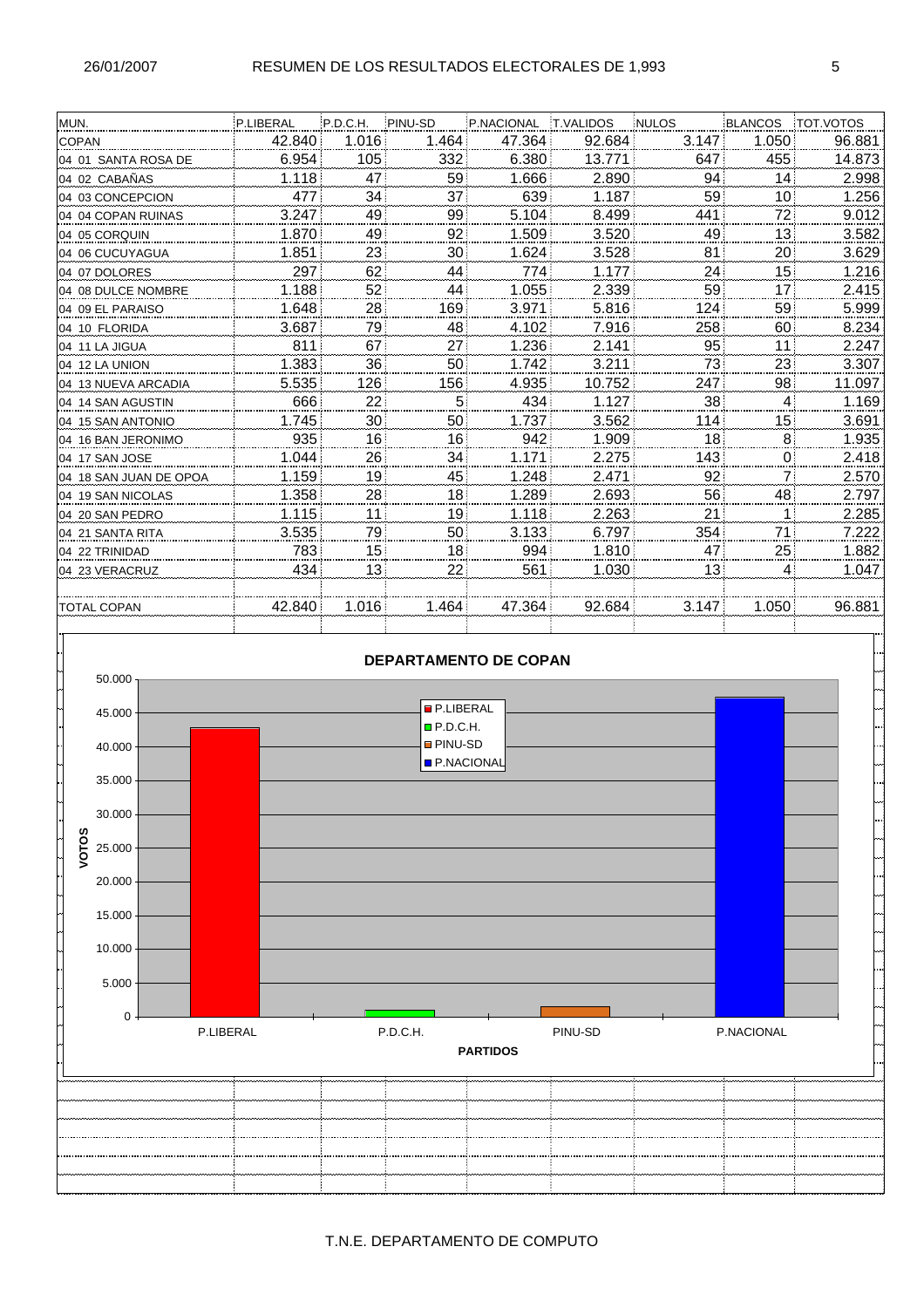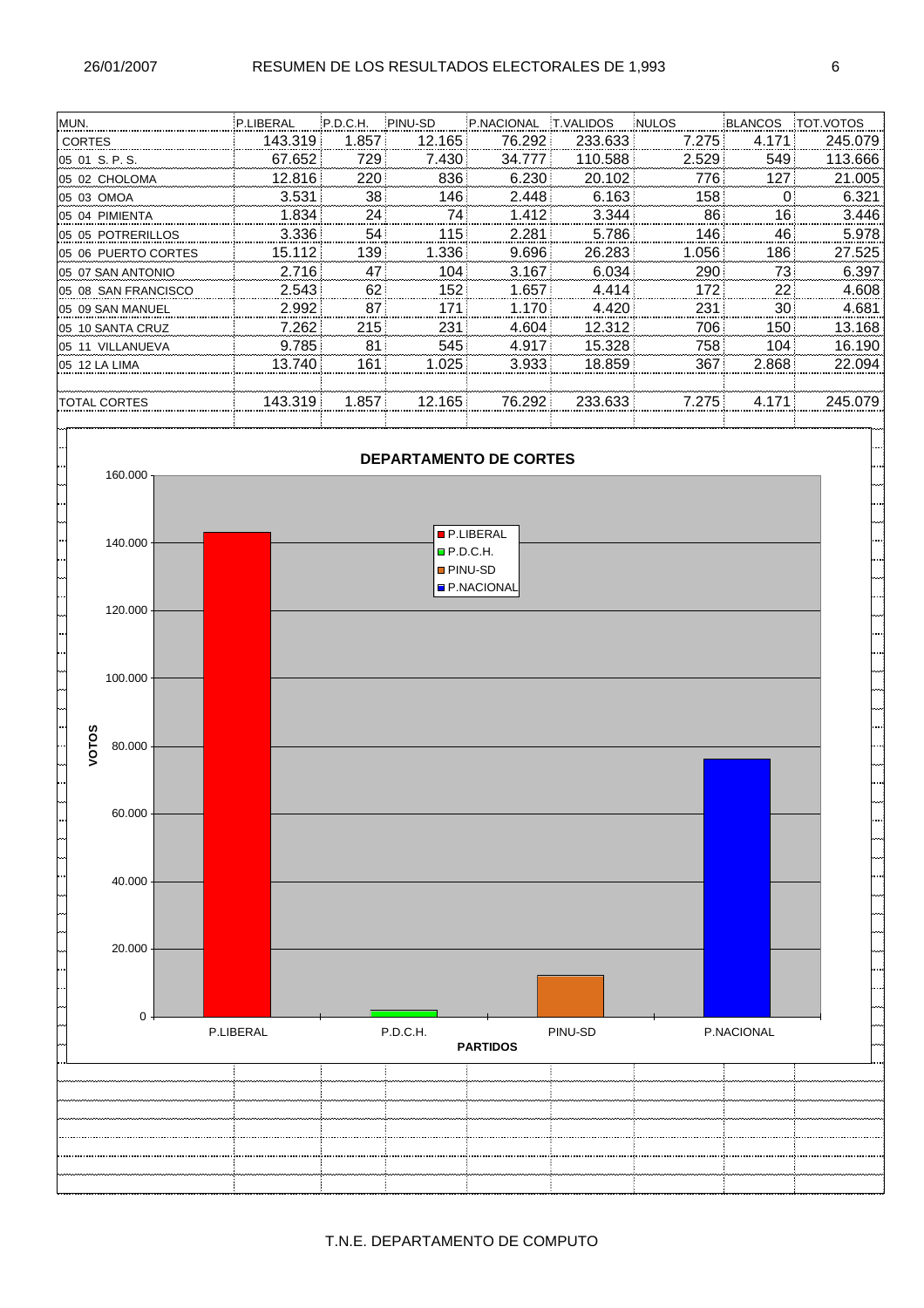| MUN.                    | P.LIBERAL | P.D.C.H.         | PINU-SD          | P.NACIONAL | <b>T.VALIDOS</b> | <b>NULOS</b> | BLANCOS | <b>TOT VOTOS</b> |
|-------------------------|-----------|------------------|------------------|------------|------------------|--------------|---------|------------------|
| <b>CHOLUTECA</b>        | 55.994    | 1.399            | 1.889            | 60.372     | 119.654          | 1.962        | 936     | 122.552          |
| 06 01 COLUTECA          | 18.426    | 321              | 796              | 17.929     | 37.472           | 382          | 214     | 38.068           |
| 06 02 APACILAGUA        | 1.500     | 69               | 33               | 1.658      | 3.260            | 26           | 23      | 3.309            |
| 06 03 CONCEPCION DE     | 1.841     | 1481             | 146              | 4.745      | 6.880            | 143          | 85      | 7.108            |
| 06 04 DUYURE            | 689       | 20۱              | 19               | 636        | 1.364            | 6            | 7       | 1.377            |
| 06 05 EL CORPUS         | 2.089     | 78               | 67               | 3.555      | 5.789            | 141          | 60      | 5.990            |
| 06 06 EL TRIUNFO        | 4.808     | 190              | 150 <sup>1</sup> | 6.512      | 11.660           | 176          | 96      | 11.932           |
| 06 07 MARCOVIA          | 5.412     | 115 <sup>1</sup> | 91               | 4.205      | 9.823            | 252          | 76      | 10.151           |
| 06 08 MOROLICA          | 1.159     | 15!              | 39!              | 774        | 1.987            | 37           | 6       | 2.030            |
| I06 09 NAMASIGUE        | 3.090     | 721              | 125              | 3.261      | 6.548            | 220          | 42      | 6.810            |
| 06 10 OROCUINA          | 2.956     | 69               | 85 <sup>1</sup>  | 3.191      | 6.301            | 54           | 32      | 6.387            |
| 06 11 PESPIRE           | 4.971     | 50 <sub>i</sub>  | 721              | 4.967      | 10.060           | 151          | 54      | 10.265           |
| 106 12 SAN ANTONIO DE F | 1.249     | 24 <sub>1</sub>  | 18               | 1.167      | 2.458            | 107          | 115     | 2.680            |
| 06 13 SAN ISIDRO        | 915       | 21               | 56               | 702        | 1.694            | 43           | 15      | 1.752            |
| I06_14 SAN JOSE         | 534       | 41               | 44               | 816        | 1.435            | 20           | 14      | 1.469            |
| 106 15 SAN MARCOS DE C  | 4.415     | 130 !            | 98               | 4.530      | 9.173            | 124          | 66      | 9.363            |
| 06 16 SANTA ANA DE Y.   | 1.940     | 36!              | 50 <sup>1</sup>  | 1.724      | 3.750            | 80           | 31      | 3.861            |
|                         |           |                  |                  |            |                  |              |         |                  |
| ITOTAL CHOLUTECA        | 55.994    | 1.399            | 1.889            | 60.372     | 119.654          | 1.962        | 936     | 122.552          |
|                         |           |                  |                  |            |                  |              |         |                  |

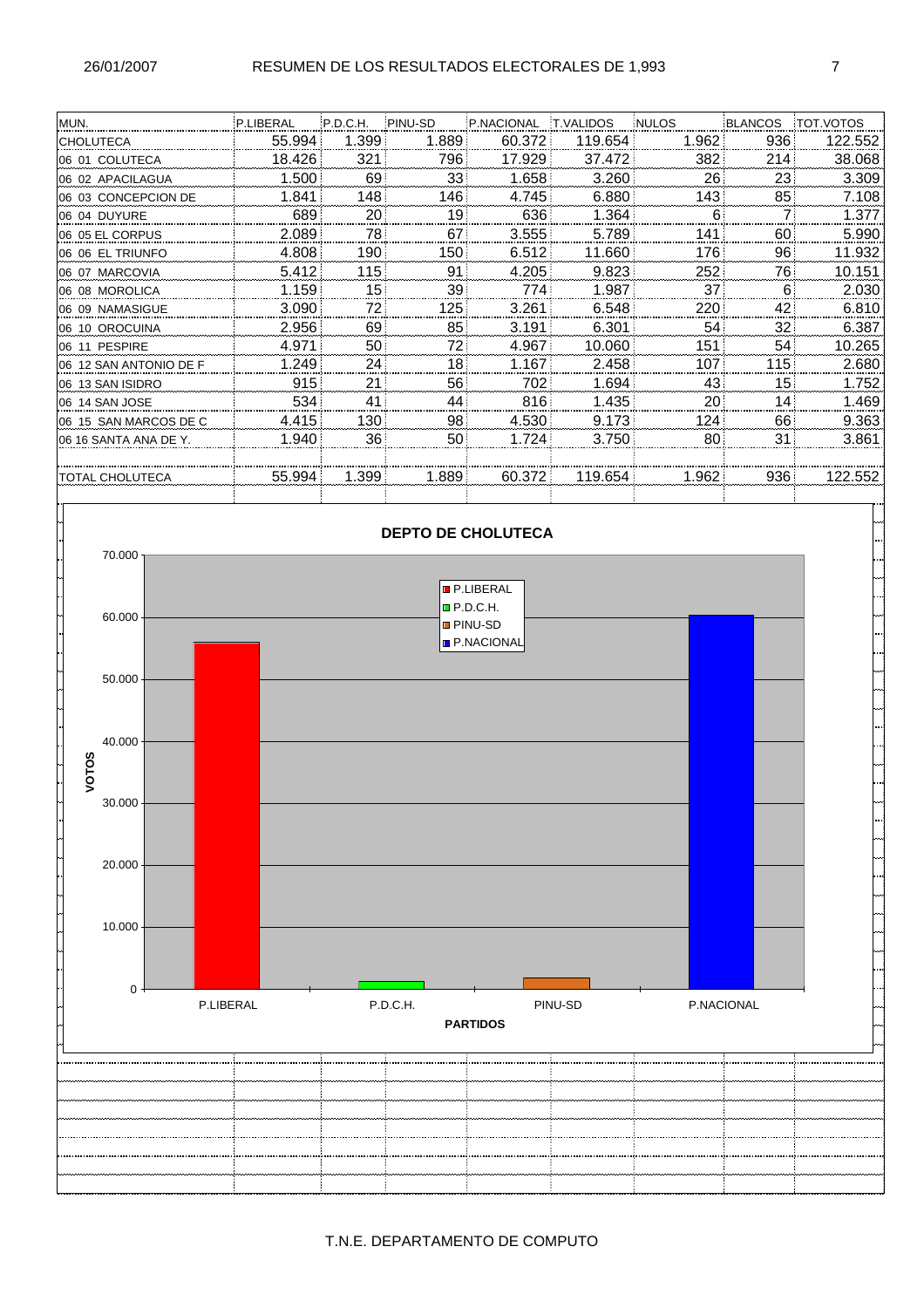| MUN.                    | P.LIBERAL | P.D.C.H.         | PINU-SD          | P.NACIONAL | <b>T.VALIDOS</b> | <b>NULOS</b> | BLANCOS         | <b>TOT VOTOS</b> |
|-------------------------|-----------|------------------|------------------|------------|------------------|--------------|-----------------|------------------|
| <b>EL PARAISO</b>       | 58.172    | 1.155            | 1.313            | 41.013     | 101.653          | 3.014        | 822             | 105.489          |
| 07 01 YUSCARAN          | 2.044     | 109 <sup>1</sup> | 70               | 2.130      | 4.353            | 293          | 28              | 4.674            |
| 07 02 ALAUCA            | 1.527     | 24!              | 12 <sub>2</sub>  | 1.367      | 2.930            | 34           | 27 <sup>1</sup> | 2.991            |
| 07 03 DANLI             | 22.446    | 421              | 442              | 13.773     | 37.082           | 1.362        | 281             | 38.725           |
| 107 04 EL PARAISO       | 7.200     | 67               | 156 <sup>1</sup> | 5.719      | 13.142           | 242          | 95              | 13.479           |
| 07 05 GUINOPE           | 1.397     | 78.              | 73               | 1.315      | 2.863            | 74           | 25              | 2.962            |
| 07 06 JACALEAPA         | 1.162     | 11               | 31               | 1.166      | 2.370            | 31           | 14              | 2.415            |
| 07 07 LIURE             | 2.061     | 43!              | 9.               | 1.002      | 3.115            | 136          | 21              | 3.272            |
| 107 08 MOROCELI         | 1.911     | 54!              | 57               | 1.609      | 3.631            | 107          | 39              | 3.777            |
| 07 09 OROPOLI           | 1.180     | 20 <sub>i</sub>  | 32 <sub>5</sub>  | 1.325      | 2.557            | 31           | 10 <sub>1</sub> | 2.598            |
| 07 10 POTRERILLOS       | 644       | 27               | 14!              | 360        | 1.045            | 29           | 8               | 1.082            |
| I07 11 SAN ANTONIO DE F | 1.014     | 15!              | 40               | 1.004      | 2.073            | 28           | $\Omega$        | 2.101            |
| 07 12 SAN LUCAS         | 1.566     | 20 <sub>1</sub>  | 19 <sup>1</sup>  | 998        | 2.603            | 43           | 17              | 2.663            |
| 107 13 SAN MATIAS       | 998       | 24!              | 42!              | 490        | 1.554            | 18           | 7               | 1.579            |
| 07 14 SOLEDAD           | 2.229     | 20               | 29               | 858        | 3.136            | 38           | 24              | 3.198            |
| 07 15 TEUPASENTI        | 4.353     | 61               | 86               | 3.594      | 8.094            | 198          | 140:            | 8.432            |
| 07 16 TEXIGUAT          | 1.988     | 52!              | 27!              | 1.048      | 3.115            | 93           | 13              | 3.221            |
| 107 17 VADO ANCHO       | 528       | 16               | 10 <sub>1</sub>  | 462        | 1.016            | 51           | 3               | 1.070            |
| 07 18 YAUYUPE           | 129       | 11               | $\overline{7}$   | 48         | 195              | 11           | 0               | 206              |
| 07 19 LAS TROJES        | 3.795     | 82               | 157              | 2.745      | 6.779            | 195          | 70              | 7.044            |
|                         |           |                  |                  |            |                  |              |                 |                  |
| <b>TOTAL EL</b>         | 58.172    | 1.155            | 1.313            | 41.013     | 101.653          | 3.014        | 822             | 105.489          |
|                         |           |                  |                  |            |                  |              |                 |                  |

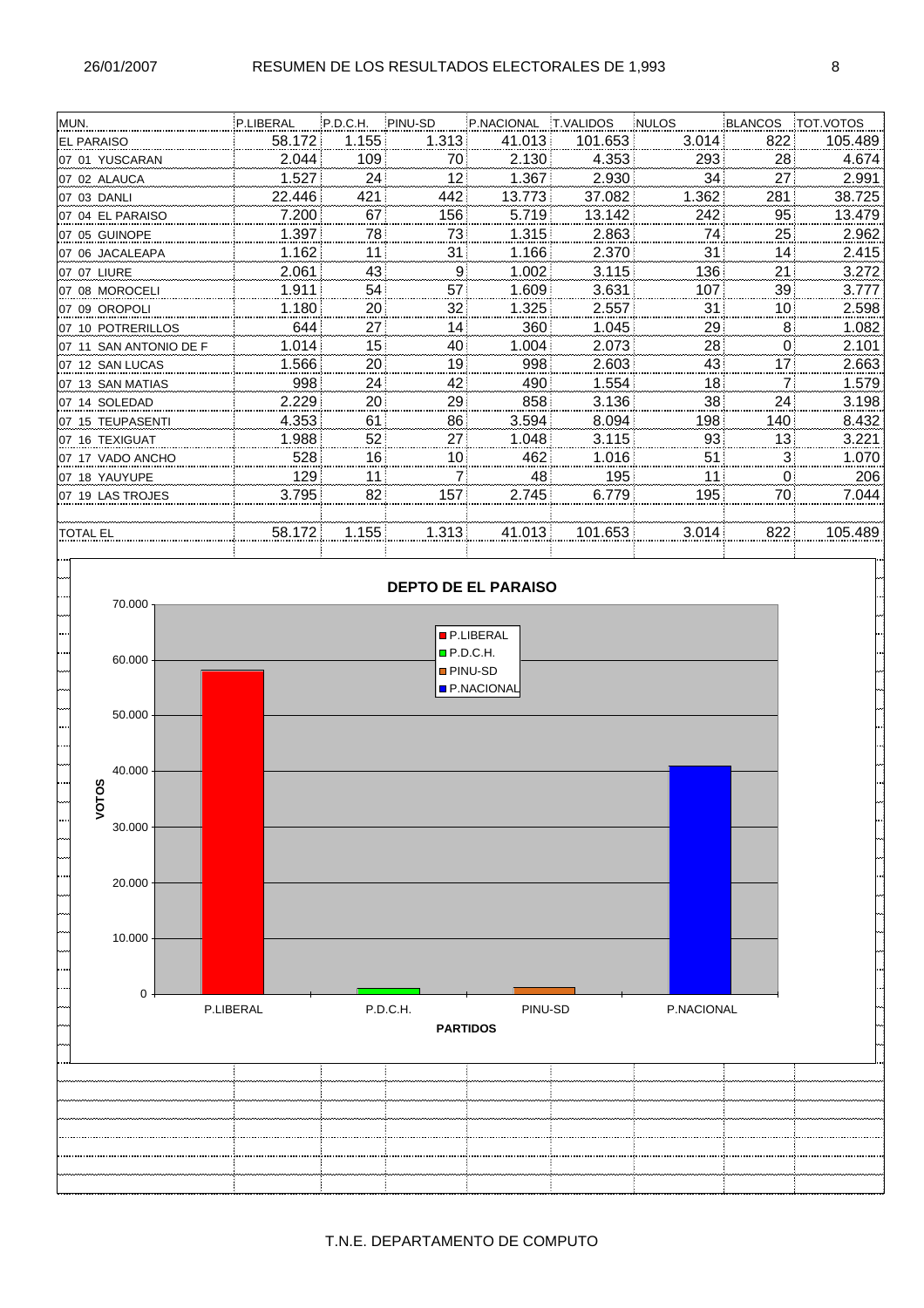| MUN.                  | P.LIBERAL | P.D.C.H.        | PINU-SD         | P.NACIONAL | <b>T.VALIDOS</b> | <b>NULOS</b> | BLANCOS      | TOT VOTOS |
|-----------------------|-----------|-----------------|-----------------|------------|------------------|--------------|--------------|-----------|
| <b>FCO MORAZAN</b>    | 174.504   | 3.411           | 17.213          | 140.316    | 335.444          | 5.746        | 4.013        | 345.203   |
| 08 01 DISTRITO CENT.  | 126.005   | 2.112           | 15.486          | 100.292    | 243.895          | 3.349        | 873          | 248.117   |
| 08 02 ALUBAREN        | 709       | 55              | 40              | 746        | 1.550            | 43           | 13           | 1.606     |
| 08 03 CEDROS          | 2.614     | 26              | 106             | 2.581      | 5.327            | 286          | 31           | 5.644     |
| 08 04 CURAREN         | 2.093     | 68              | 56              | 2.095      | 4.312            | 179          | 38           | 4.529     |
| 08 05 EL PORVENIR     | 2.071     | 41              | 39              | 2.657      | 4.808            | 128          | 61           | 4.997     |
| 08 06 GUAYMACA        | 3.313     | 59              | 72              | 2.476      | 5.920            | 116          | 29           | 6.065     |
| 08 07 LA LIBERTAD     | 477       | $10^{\circ}$    | 16              | 699        | 1.202            | 8            | 9            | 1.219     |
| 08 08 LA VENTA        | 1.098     | 31              | 26              | 1.206      | 2.361            | 63           | 38           | 2.462     |
| 08 09 LEPATERIQUE     | 1.975     | 771             | 120             | 1.567      | 3.739            | 80           | 28           | 3.847     |
| 08 10 MARAITA         | 1.060     | 20 <sub>1</sub> | 70              | 1.256      | 2.406            | $\Omega$     | 896          | 3.302     |
| 08 11 MARALE          | 1.085     | 221             | 14              | 879        | 2.000            | 104          | 24           | 2.128     |
| 08 12 NUEVA ARMENIA   | 1.090     | 54              | 23              | 433        | 1.600            | 43           | $\mathbf{3}$ | 1.646     |
| 08 13 OJOJONA         | 2.078     | 67              | 89              | 1.593      | 3.827            | 68           | 21           | 3.916     |
| 08 14 ORICA           | 1.655     | 29              | 44              | 1.738      | 3.466            | 70           | 22           | 3.558     |
| 08 15 REITOCA         | 1.565     | 93              | 38              | 916        | 2.612            | 48           | 1.574        | 4.234     |
| 08 16 SABANAGRANDE    | 4.229     | 33 <sup>1</sup> | 83              | 2.098      | 6.443            | 139          | 43           | 6.625     |
| 08 17 SN ANTONIO DE O | 1.470     | 36              | 101             | 1.086      | 2.693            | 102          | 20           | 2.815     |
| 08 18 SAN BUENAVEN.   | 939       | 15!             | 40              | 850        | 1.844            | 31           | $\mathbf{3}$ | 1.878     |
| 08 19 SAN IGNACIO     | 1.783     | 32 <sub>5</sub> | 56              | 1.705      | 3.576            | 78           | 17           | 3.671     |
| 08 20 SAN JUAN DE F.  | 2.331     | 23              | 42              | 2.141      | 4.537            | 80           | 42           | 4.659     |
| 08 21 SAN MIGUELITO   | 597       | 16!             | 19 <sup>1</sup> | 631        | 1.263            | 32           | 8            | 1.303     |
| 08 22 SANTA ANA       | 1.895     | 52              | 118             | 1.212      | 3.277            | 55           | 20           | 3.352     |
| 08 23 SANTA LUCIA     | 1.233     | 21!             | 125             | 1.040      | 2.419            | 40           | 15           | 2.474     |
| 08 24 TALANGA         | 4.577     | 64              | 146             | 4.226      | 9.013            | 297          | 85           | 9.395     |
| 08 25 TATUMBLA        | 1.327     | 21              | 44              | 915        | 2.307            | 52           | 21           | 2.380     |
| 08 26 VALLE DE ANGELE | 2.284     | 27!             | 120             | 1.217      | 3.648            | 147          | 39           | 3.834     |
| 08 27 VILLA DE S.FCO  | 1.795     | 238             | 33 <sup>1</sup> | 1.061      | 3.127            | 47           | 17           | 3.191     |
| 08 28 VALLECILLOS     | 1.156     | 69              | 47              | 1.000      | 2.272            | 61           | 23           | 2.356     |
|                       |           |                 |                 |            |                  |              |              |           |
| TOTAL ECO MORAZANI    | 174 504   | 3.411           | 17.213          | 140 316    | 335 AAA          | 5 74R        | 4 N 1 3      | 345 203   |

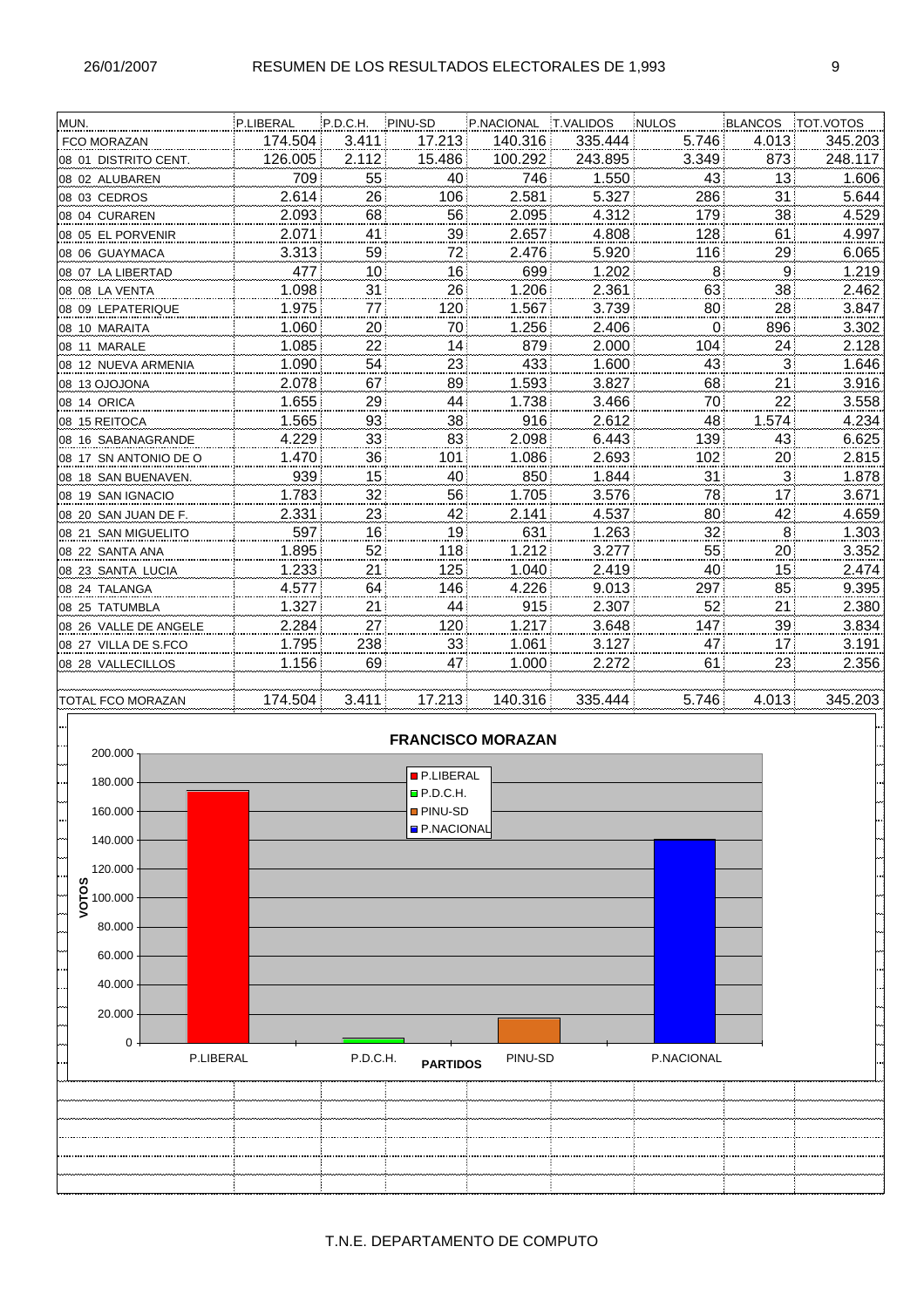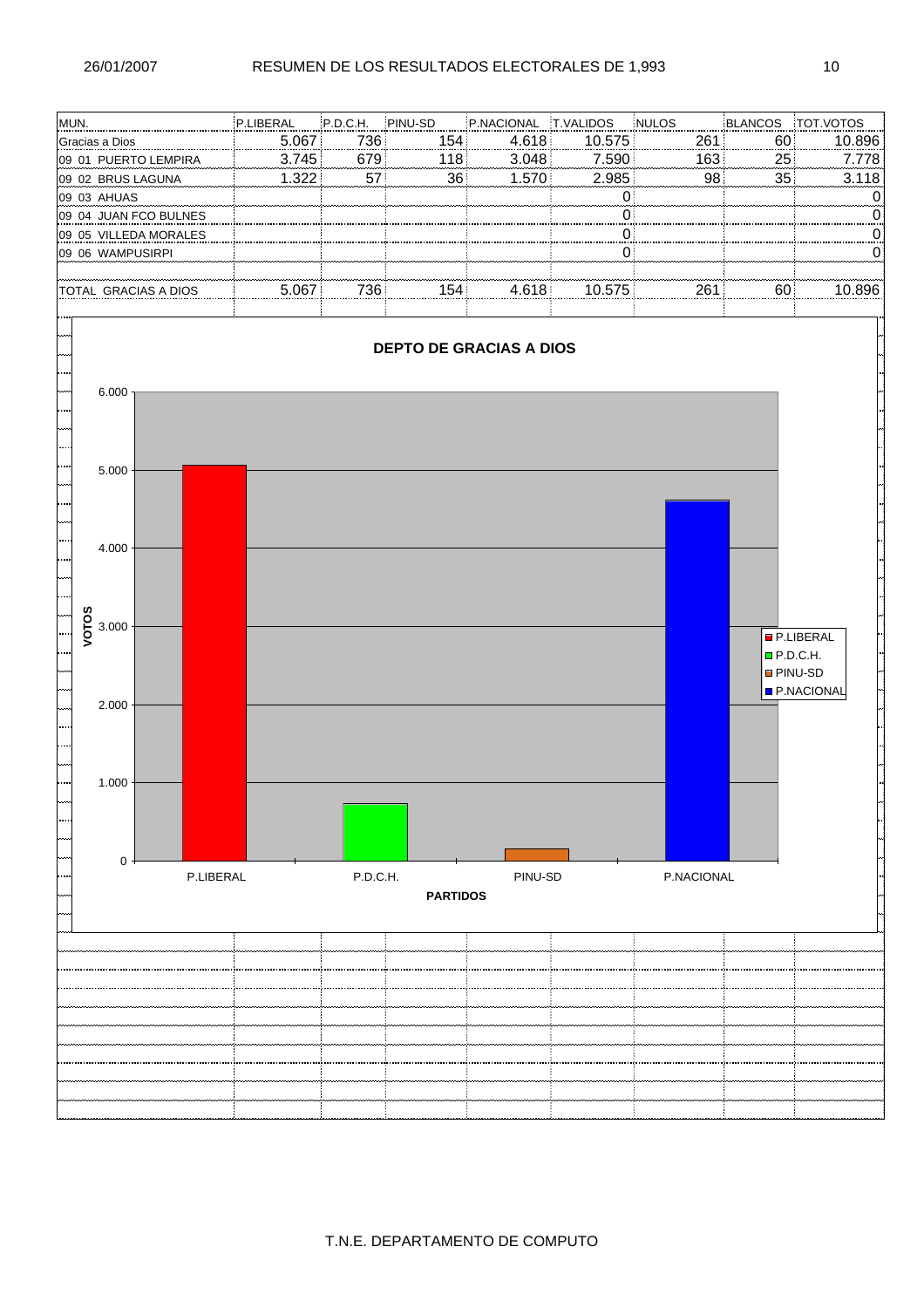| MUN.                   | P.LIBERAL | P.D.C.H.         | PINU-SD         | P.NACIONAL | <b>T.VALIDOS</b> | <b>NULOS</b> | <b>BLANCOS</b> | <b>TOT.VOTOS</b> |
|------------------------|-----------|------------------|-----------------|------------|------------------|--------------|----------------|------------------|
| <b>TOTAL INTIBUCA</b>  | 19.625    | 835:             | 634             | 27.373     | 48.467           | 883          | 464            | 49.814           |
| 10 01 LA ESPERANZA     | 2.652     | 14               | 54!             | 2.780      | 5.500            | 73           | 34             | 5.607            |
| 10 02 CAMASCA          | 1.059     | 58               | 30 i            | 1.276      | 2.423            | 29           | 24             | 2.476            |
| 10 03 COLOMONCAGUA     | 1.678     | 84               | 51!             | 1.661      | 3.474            | 70           | 60             | 3.604            |
| 10 04 CONCEPCION       | 1.790     | 26               | 33!             | 1.652      | 3.501            | 44           | 17             | 3.562            |
| 10 05 DOLORES          | 310       | 30 <sup>1</sup>  | 27!             | 789        | 1.156            | 16           | 25             | 1.197            |
| 10 06 INTIBUCA         | 3.140     | 1711             | 721             | 4.587      | 7.970            | 135          | 73             | 8.178            |
| 10 07 JESUS DE OTORO   | 2.838     | 98               | 741             | 3.455      | 6.465            | 77           | 41             | 6.583            |
| 10 08 MAGDALENA        | 412       | 21               | 16!             | 930        | 1.379            | 20           | 16             | 1.415            |
| 10 09 MASAGUARA        | 643       | 34 i             | 32 i            | 1.447      | 2.156            | 102          | 16             | 2.274            |
| 10 10 SAN ANTONIO      | 675       | 40               | 47              | 915        | 1.677            | 32           | 21             | 1.730            |
| 10 11 SAN ISIDRO       | 474       | 22!              | 23              | 531        | 1.050            | 8            | 12             | 1.070            |
| 10 12 SAN JUAN         | 989       | 31               | 21              | 1.219      | 2.260            | 89           | 16             | 2.365            |
| 10 13 SN MARCOS DE LA  | 730       | 31!              | 34              | 1.151      | 1.946            | 30           | 17             | 1.993            |
| 10 14 SAN MIGUELITO    | 610       | 33!              | 18 <sub>1</sub> | 896        | 1.557            | 38           | 7              | 1.602            |
| 10 15 SANTA LUCIA      | 476       | 39               | 41.             | 864        | 1.420            | 18           | 13             | 1.451            |
| 10 16 YAMARANGUILA     | 1.149     | 103 <sup>1</sup> | 61 i            | 3.220      | 4.533            | 102          | 72             | 4.707            |
| 10 17 SAN FCO DE OPALA |           |                  |                 |            | 0                |              |                | 0                |
|                        |           |                  |                 |            |                  |              |                |                  |
| TOTAL INTIBUCA         | 19.625    | 835              | 634             | 27.373     | 48.467           | 883          | 464            | 49.814           |
|                        |           |                  |                 |            |                  |              |                |                  |

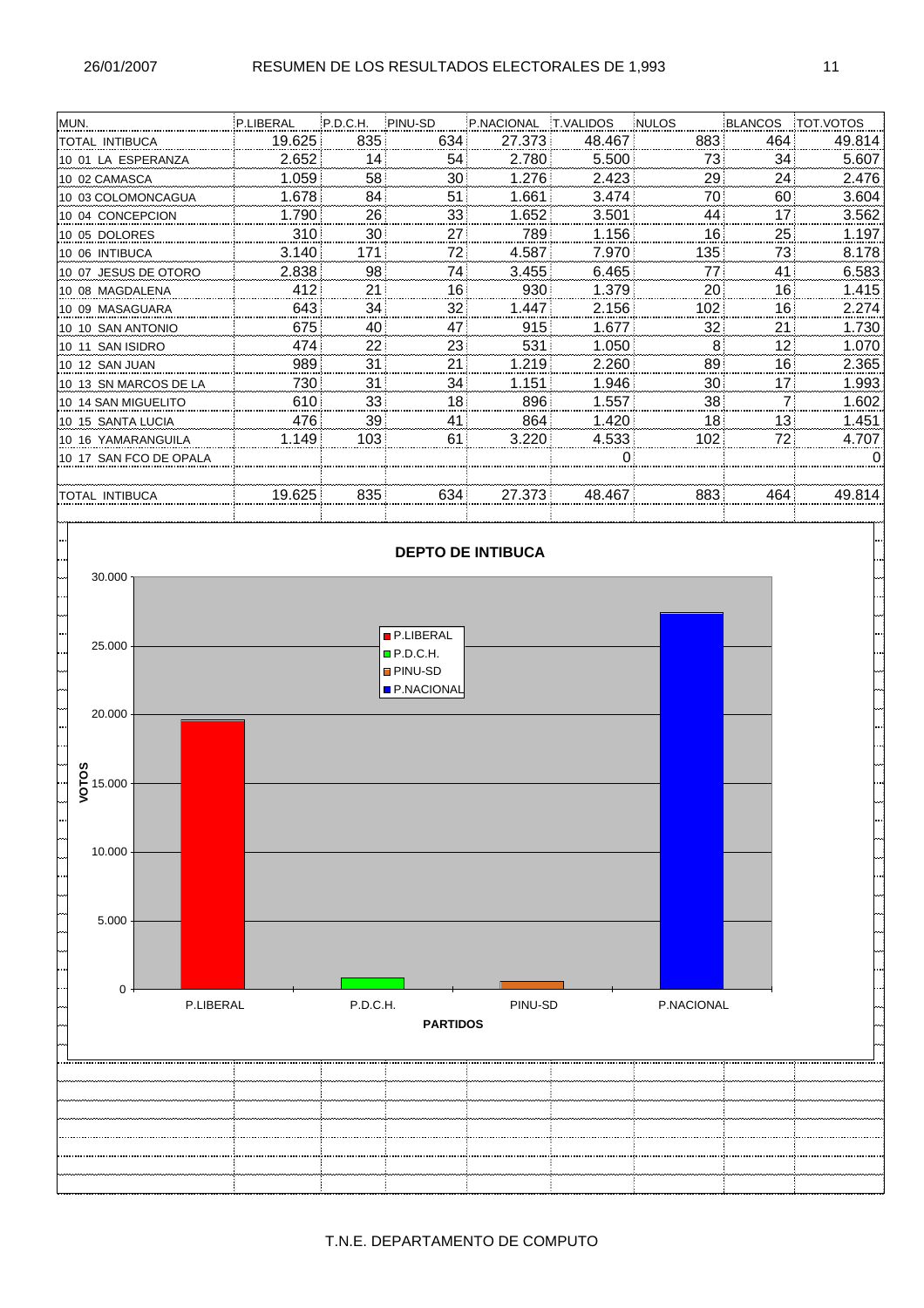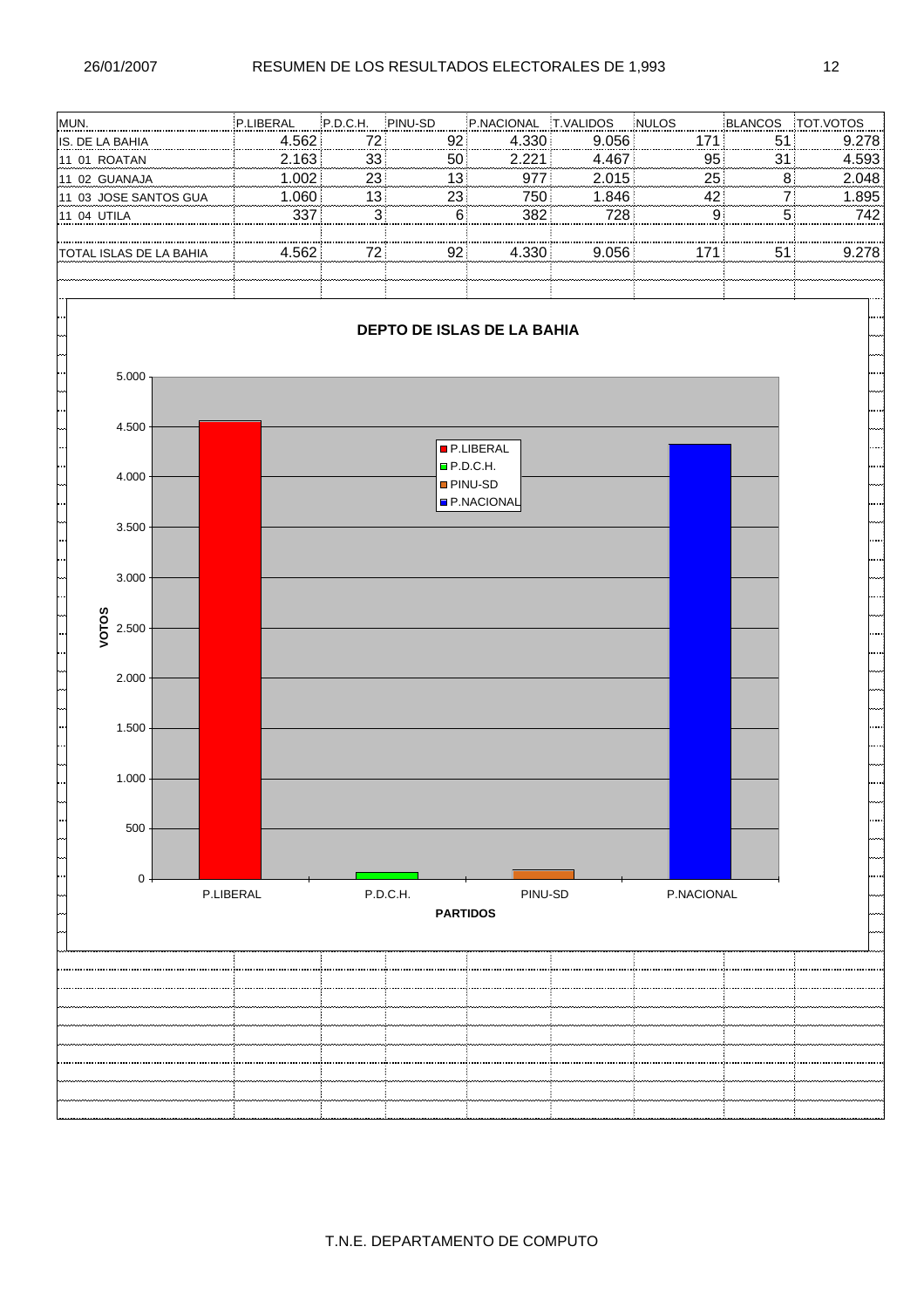| MUN.                     | P.LIBERAL | P.D.C.H.        | PINU-SD         | P.NACIONAL | <b>T.VALIDOS</b> | <b>NULOS</b> | BLANCOS         | <b>TOT VOTOS</b> |
|--------------------------|-----------|-----------------|-----------------|------------|------------------|--------------|-----------------|------------------|
| <b>LA PAZ</b>            | 23.875    | 1.282           | 825:            | 20.280     | 46.262           | 1.291        | 430             | 47.983           |
| 12 01 LA PAZ             | 6.422     | 97 <sub>1</sub> | 174             | 3.034      | 9.727            | 282          | 45              | 10.054           |
| 12 02 AGUANTEQUERIQ      | 826       | 17              | 18 <sup>1</sup> | 537        | 1.398            | 20           | 12 <sup>2</sup> | 1.430            |
| 12 03 CAQBAÑAS           | 285       | 31!             | 25              | 438        | 779              | 24           | 9               | 812              |
| 12 04 CANE               | 704       | 141             | 23              | 368        | 1.109            | 9            | $\overline{4}$  | 1.122            |
| 12 05 CHINACLA           | 779       | 39!             | 20              | 555        | 1.393            | 32           | 53              | 1.478            |
| 12 06 GUAJIQUIRO         | 960       | 42              | 52              | 1.801      | 2.855            | 62           | 21              | 2.938            |
| 12 07 LAUTERIQUE         | 575       | 14              | 11              | 599        | 1.199            | 61           | 13              | 1.273            |
| 12 08 MARCALA            | 3.083     | 259             | 88              | 2.672      | 6.102            | 140          | 44              | 6.286            |
| 12 09 MERCEDES DE ORI    | 168       | 21              | 34              | 179        | 402              | 49           | $\overline{4}$  | 455              |
| 12 10 OPATORO            | 1.339     | 62              | 40              | 1.298      | 2.739            | 46           | 17              | 2.802            |
| l12 11 SN ANTONIO DEL N. | 732       | 25!             | 47              | 443        | 1.247            | 10           | 3               | 1.260            |
| 12 12 SAN JOSE           | 1.064     | 69              | 45              | 721        | 1.899            | 55           | 32              | 1.986            |
| 12 13 SAN JUAN           | 341       | 146             | 24              | 332        | 843              | 28           | 4               | 875              |
| 12 14 SN PEDRO TUTULE    | 1.127     | 27 i            | 14              | 957        | 2.125            | 103          | 11              | 2.239            |
| 12 15 SANTA ANA          | 835       | 63              | 23              | 1.134      | 2.055            | 28           | 39              | 2.122            |
| l12 16 SANTA ELENA       | 651       | 190             | 104             | 777        | 1.722            | 68           | 32              | 1.822            |
| 12 17 SANTA MARIA        | 1.448     | 741             | 31              | 995        | 2.548            | 160          | 53              | 2.761            |
| 12 18 SANTIAGO PURING    | 1.870     | 31!             | 40              | 2.664      | 4.605            | 106          | 25 <sup>1</sup> | 4.736            |
| 12 19 YARULA             | 666       | 61              | 12              | 776        | 1.515            | 8            | 9               | 1.532            |
|                          |           |                 |                 |            |                  |              |                 |                  |
| ITOTAL LA PAZ            | 23.875    | 1.282           | 825             | 20.280     | 46.262           | 1.291        | 430             | 47.983           |
|                          |           |                 |                 |            |                  |              |                 |                  |

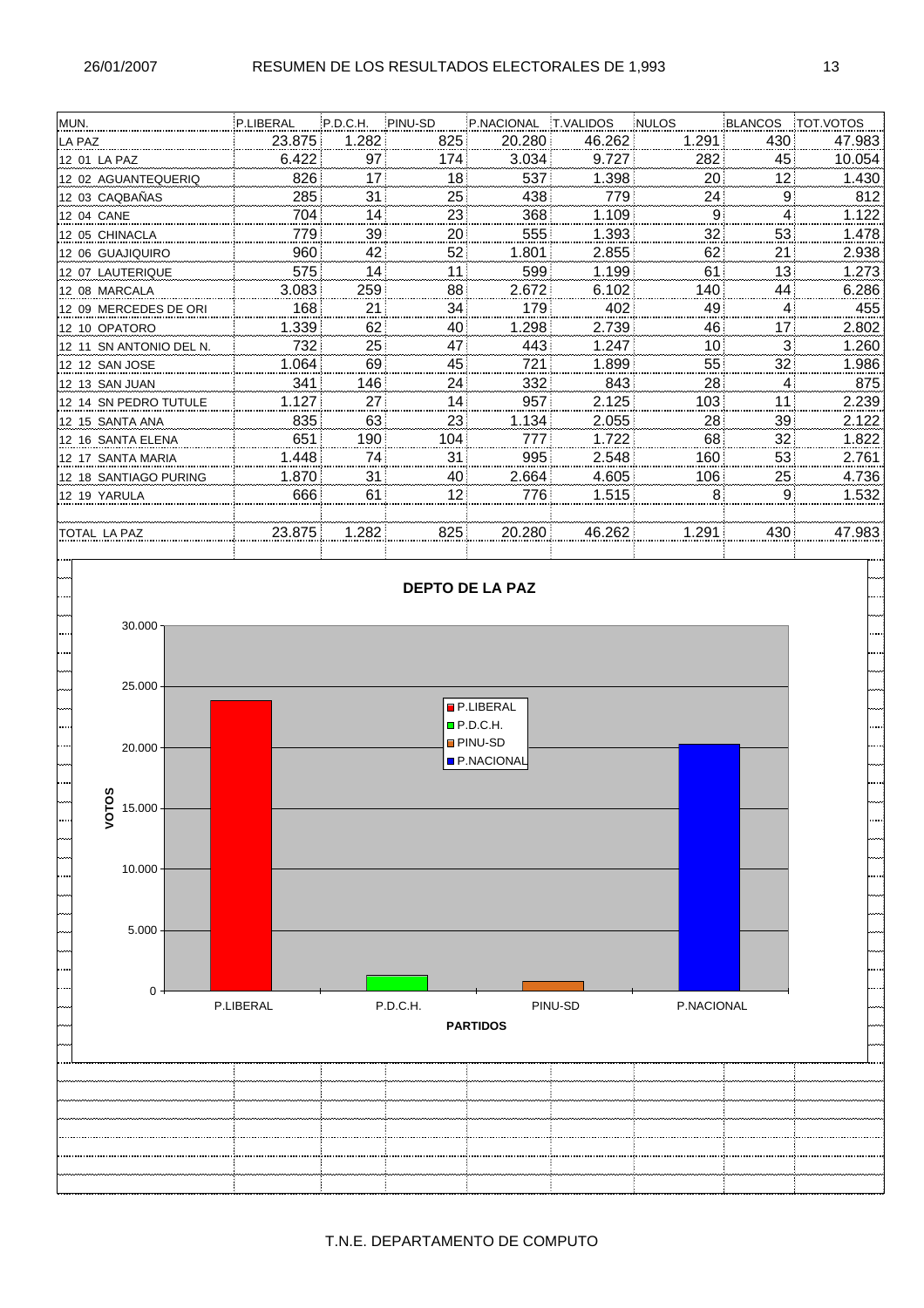| MUN.                  | P.LIBERAL | P.D.C.H.         | PINU-SD         | P.NACIONAL | <b>T.VALIDOS</b> | <b>NULOS</b> | BLANCOS         | <b>TOT.VOTOS</b> |
|-----------------------|-----------|------------------|-----------------|------------|------------------|--------------|-----------------|------------------|
| <b>LEMPIRA</b>        | 25.311    | 1.087            | 1.228           | 38.503     | 66.129           | 1.688        | 580             | 68.397           |
| 13 01 GRACIAS         | 2.991     | 189 <sup>3</sup> | 167             | 4.676      | 8.023            | 96           | 47              | 8.166            |
| 13 02 BELEN           | 699       | 16               | 9               | 691        | 1.415            | 40           | 5 <sup>1</sup>  | 1.460            |
| 13 03 CANDELARIA      | 565       | 14               | 55              | 927        | 1.561            | 60           | 29              | 1.650            |
| 13 04 COLOLACA        | 540       | 30 <sub>i</sub>  | 34              | 780        | 1.384            | 50           | 15              | 1.449            |
| 13 05 ERANDIQUE       | 1.364     | 17               | 36 <sup>1</sup> | 2.286      | 3.703            | 67           | 24              | 3.794            |
| 13 06 GUALCINCE       | 421       | 14               | 37 <sup>1</sup> | 1.538      | 2.010            | 58           | 31              | 2.099            |
| 13 07 GUARITA         | 857       | 22               | 13              | 1.255      | 2.147            | 36           | 9               | 2.192            |
| 13 08 LA CAMPA        | 807       | 35 <sup>1</sup>  | 38 <sup>1</sup> | 1.222      | 2.102            | 28           | 11              | 2.141            |
| 13 09 LA IGUALA       | 1.150     | 50               | 48              | 1.710      | 2.958            | 127          | 23              | 3.108            |
| 13 10 LAS FLORES      | 830       | 25               | 20!             | 1.336      | 2.211            | 35           | 19              | 2.265            |
| 13 11 LA UNION        | 1.459     | 21               | 32              | 1.577      | 3.089            | 47           | 29              | 3.165            |
| 13 12 LA VIRTUD       | 510       | 18               | 25              | 1.227      | 1.780            | 58           | 15              | 1.853            |
| 13 13 LEPAERA         | 3.833     | 66               | 124             | 4.136      | 8.159            | 428          | 34              | 8.621            |
| 13 14 MAPULACA        | 628       | 18 <sup>3</sup>  | 8               | 782        | 1.436            | 8            | 7               | 1.451            |
| 13 15 PIRAERA         | 483       | 89               | 39 <sup>1</sup> | 1.956      | 2.567            | 79           | 50              | 2.696            |
| 13 16 SAN ANDRES      | 410       | 51               | 38              | 2.115      | 2.614            | 61           | 55              | 2.730            |
| 13 17 SAN FRANCISCO   | 829       | 41               | 107             | 984        | 1.961            | 83           | 13              | 2.057            |
| 13 18 SN JUAN GUARITA | 272       | 17!              | 24 <sup>1</sup> | 365        | 678              | 23           | 18              | 719              |
| 13 19 SN MANUEL COLOH | 1.050     | 54               | 45              | 1.648      | 2.797            | 62           | 17 <sub>1</sub> | 2.876            |
| 13 20 SAN RAFAEL      | 1.550     | 54!              | 36 <sup>1</sup> | 2.066      | 3.706            | 69           | 25              | 3.800            |
| 13 21 SAN SEBASTIAN   | 987       | 38               | 47              | 985        | 2.057            | 40           | 10              | 2.107            |
| 13 22 SANTA CRUZ      | 546       | 84               | 105             | 677        | 1.412            | 26           | 18              | 1.456            |
| 13 23 TALGUA          | 1.009     | 38               | 24!             | 1.242      | 2.313            | 57           | 20              | 2.390            |
| 13 24 TAMBLA          | 270       | 16               | 30 <sup>1</sup> | 409        | 725              | 20           | 12              | 757              |
| 13 25 TOMALA          | 447       | 23               | 57              | 679        | 1.206            | $\mathbf 0$  | 17              | 1.223            |
| 13 26 VALLADOLID      | 576       | 25!              | 15!             | 628        | 1.244            | 25           | 11              | 1.280            |
| 13 27 VIRGINIA        | 228       | 22               | 15 <sup>1</sup> | 606        | 871              | 5            | 16              | 892              |
| 13 28 SN MARCOS CAIQ. |           |                  |                 |            | 0                |              |                 | 0                |
| <b>TOTAL LEMPIRA</b>  | 25.311    | 1.087            | 1.228           | 38.503     | 66.129           | 1.688        | 580             | 68.397           |
|                       |           |                  |                 |            |                  |              |                 |                  |

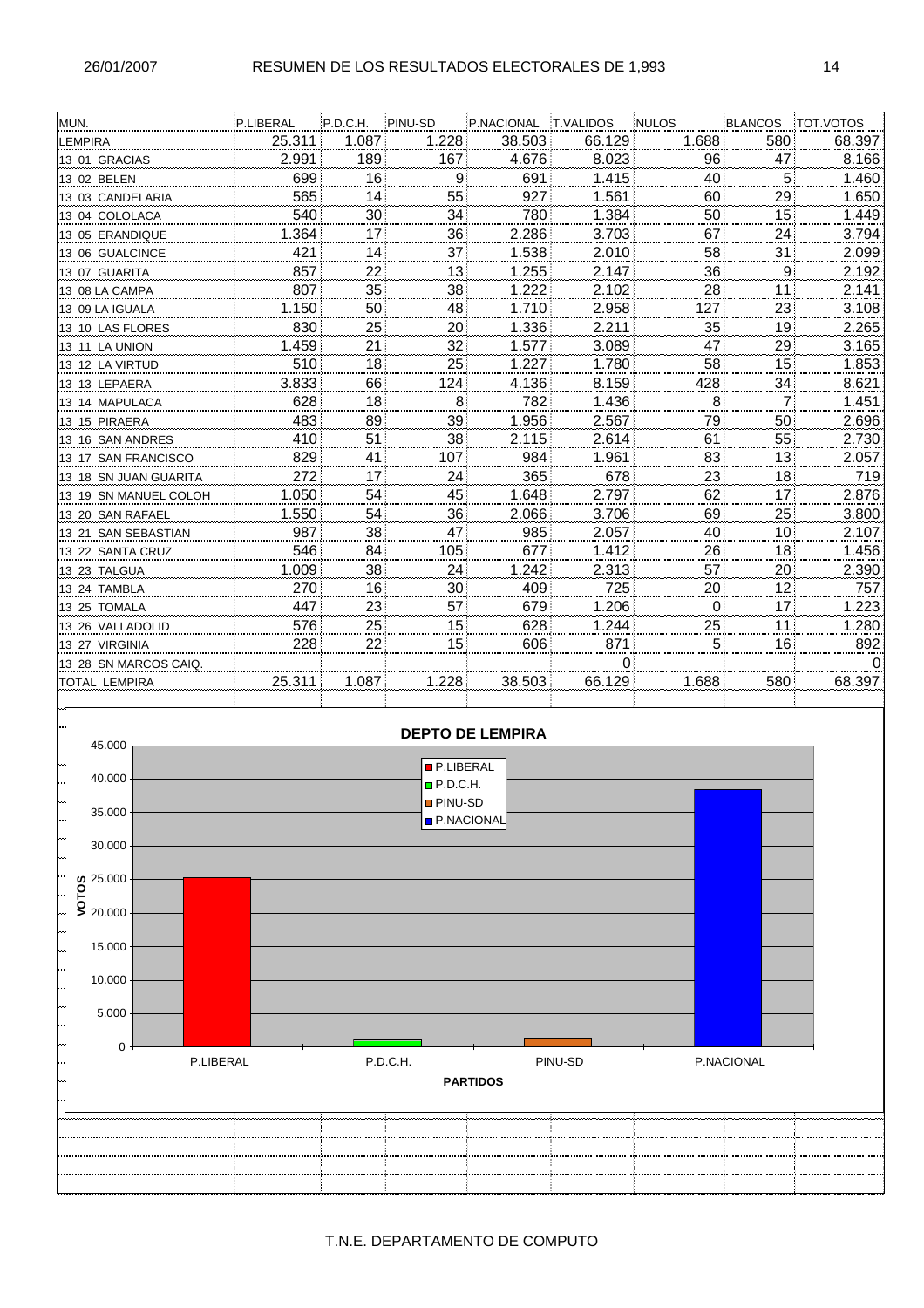| MUN.                    | P.LIBERAL | P.D.C.H.        | PINU-SD         | P.NACIONAL | <b>T.VALIDOS</b> | <b>NULOS</b> | BLANCOS        | <b>TOT.VOTOS</b> |
|-------------------------|-----------|-----------------|-----------------|------------|------------------|--------------|----------------|------------------|
| <b>OCOTEPEQUE</b>       | 19.010    | 724             | 627             | 16.311     | 36.672           | 795          | 165            | 37.632           |
| 14 01 OCOTEPEQUE        | 3.469     | 113!            | 133             | 3.139      | 6.854            | 131          | 29             | 7.014            |
| 14 02 BELEN GUALCHO     | 2.002     | 44              | 27              | 2.068      | 4.141            | 44           | 16             | 4.201            |
| 14 03 CONCEPCION        | 736       | 21              | 70!             | 582        | 1.409            | 37           | 5              | 1.451            |
| 14 04 DOLORES MEREND    | 341       | 18 <sup>1</sup> | 50              | 378        | 787              | 29           | 5              | 821              |
| 14 05 FRATERNIDAD       | 327       | 27              | 35              | 260        | 649              | 16           | 5              | 670              |
| 14 06 LA ENCARNACION    | 878       | 40              | 9               | 669        | 1.596            | 39           | 9              | 1.644            |
| 14 07 LA LABOR          | 1.234     | 17              | 47              | 920        | 2.218            | 49           | 0              | 2.267            |
| 14 08 LUCERNA           | 524       | 26!             | 13 <sub>1</sub> | 717        | 1.280            | 47           | 9              | 1.336            |
| 14 09 MERCEDES          | 530       | 15 <sub>i</sub> | 18 <sup>1</sup> | 904        | 1.467            | 27           | 14             | 1.508            |
| 14 10 SAN FERNANDO      | 1.312     | 16!             | 30 i            | 952        | 2.310            | 52           | 11             | 2.373            |
| 14 11 SN FCO DEL VALLE  | 1.164     | 16!             | 26              | 550        | 1.756            | 42           | 7              | 1.805            |
| 14 12 SAN JORGE         | 474       | 46              | 10              | 447        | 977              | 38           | 0              | 1.015            |
| 14 13 SAN MARCOS        | 2.862     | 49              | 51              | 2.117      | 5.079            | 75           | 27             | 5.181            |
| 14 14 SANTA FE          | 547       | 14              | 34              | 822        | 1.417            | 17           | $\overline{7}$ | 1.441            |
| 14 15 SENSENTI          | 1.491     | 228             | 29              | 1.124      | 2.872            | 122          | 11             | 3.005            |
| 14 16 SINUAPA           | 1.119     | 34              | 45              | 662        | 1.860            | 30           | 10             | 1.900            |
| <b>TOTAL OCOTEPEQUE</b> | 19.010    | 724             | 627             | 16.311     | 36.672           | 795          | 165            | 37.632           |
|                         |           |                 |                 |            |                  |              |                |                  |

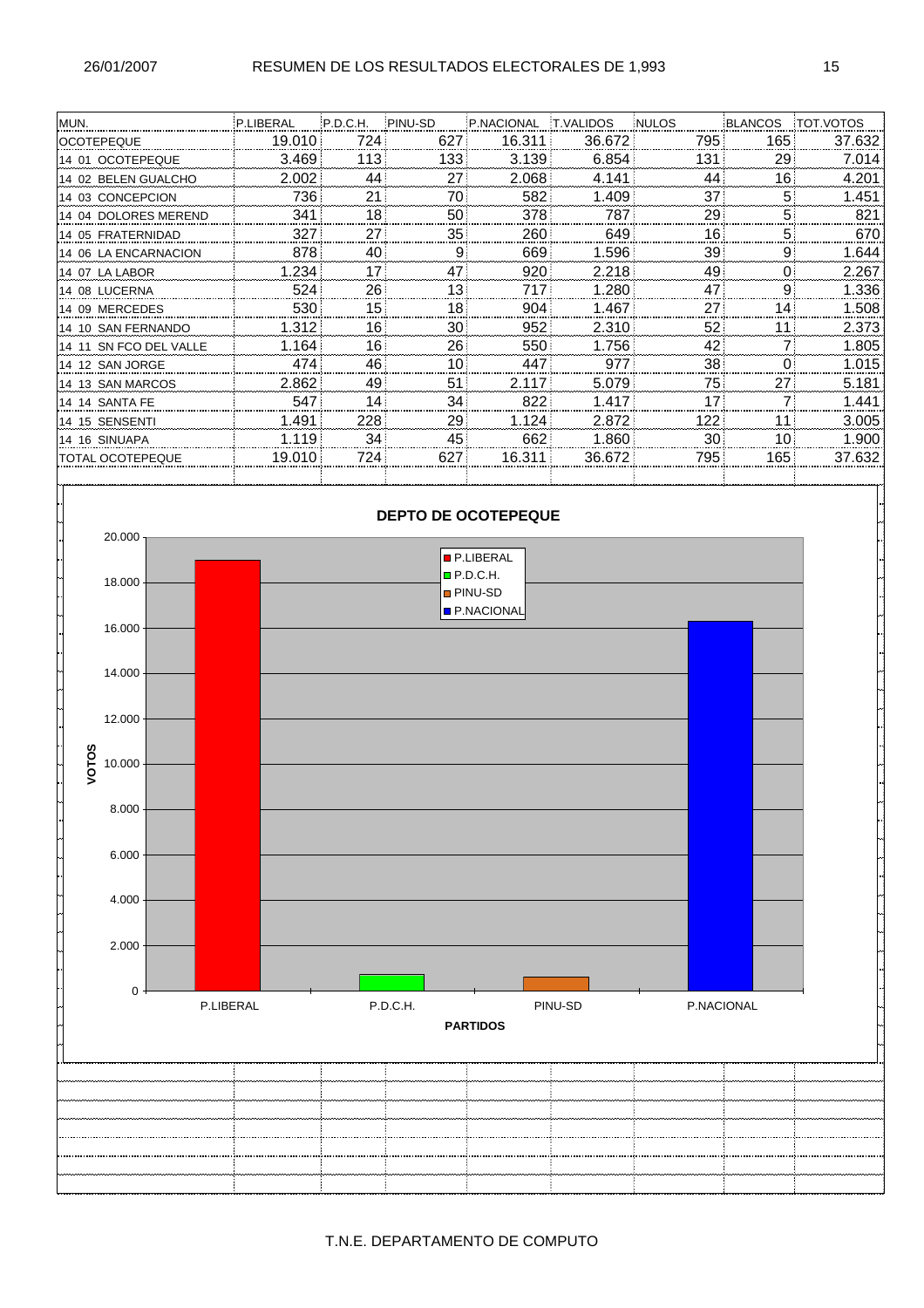| MUN.                   | P.LIBERAL | P.D.C.H.        | PINU-SD         | P.NACIONAL | <b>T.VALIDOS</b> | <b>NULOS</b> | BLANCOS         | <b>TOT VOTOS</b> |
|------------------------|-----------|-----------------|-----------------|------------|------------------|--------------|-----------------|------------------|
| <b>OLANCHO</b>         | 54.549    | 1.571           | 1.697           | 46.343     | 104.160          | 2.505        | 966             | 107.631          |
| 15 01 JUTICALPA        | 11.998    | 146             | 227             | 8.449      | 20.820           | 434          | 169             | 21.423           |
| 15 02 CAMPAMENTO       | 2.682     | 42              | 74              | 2.570      | 5.368            | 95           | 27              | 5.490            |
| 15 03 CATACAMAS        | 10.032    | 321             | 220             | 8.012      | 18.585           | 504          | 335             | 19.424           |
| 15 04 CONCORDIA        | 1.126     | 25 <sub>1</sub> | 41              | 974        | 2.166            | 95           | 24              | 2.285            |
| 15 05 DULCE NOMBRE C   | 2.633     | 90 <sup>1</sup> | 48              | 1.885      | 4.656            | 49           | 22              | 4.727            |
| 15 06 EL ROSARIO       | 628       | 18 <sup>1</sup> | 15              | 652        | 1.313            | 17           | 9               | 1.339            |
| 15 07 ESQUIPULAS DEL N | 739       | 22              | 13              | 741        | 1.515            | 40           | 22              | 1.577            |
| 15 08 GUALACO          | 1.981     | 56!             | 26!             | 1.944      | 4.007            | 49           | 28              | 4.084            |
| 15 09 GUARIZAMA        | 1.176     | 29              | 46              | 1.012      | 2.263            | 62           | 10 <sup>1</sup> | 2.335            |
| 15 10 GUATA            | 1.101     | ا 27            | 44              | 1.457      | 2.629            | 97           | 38              | 2.764            |
| 15 11 GUAYAPE          | 1.717     | 48              | 56!             | 1.706      | 3.527            | 49           | 26              | 3.602            |
| 15 12 JANO             | 474       | ا 20            | 18 <sup>1</sup> | 491        | 1.003            | 49           | 8               | 1.060            |
| 15 13 LA UNION         | 880       | 40              | 35!             | 1.003      | 1.958            | 5            | 14              | 1.977            |
| 15 14 MANGULILE        | 975       | 36              | 31              | 1.437      | 2.479            | 134          | 15              | 2.628            |
| 15 15 MANTO            | 1.366     | 26              | 94              | 1.046      | 2.532            | 59           | 13 <sub>1</sub> | 2.604            |
| 15 16 SALAMA           | 1.218     | 11              | 81              | 1.595      | 2.905            | 29           | 11              | 2.945            |
| 15 17 SAN ESTEBAN      | 2.256     | 185             | 59              | 1.519      | 4.019            | 265          | 34              | 4.318            |
| 15 18 SN FCO DE BECERR | 1.316     | 18!             | 23              | 1.206      | 2.563            | 20           | 9               | 2.592            |
| 15 19 SN FCO DE LA PAZ | 3.394     | 25              | 37              | 3.092      | 6.548            | 94           | 27              | 6.669            |
| 15 20 STA MA DEL REAL  | 1.558     | 86              | 56              | 1.353      | 3.053            | 39           | 29              | 3.121            |
| 15 21 SILCA            | 1.127     | 46              | 331             | 895        | 2.399            | 44           | 6               | 2.449            |
| 15 22 YOCON            | 1.304     | 36 i            | 56              | 1.221      | 2.617            | 127          | 9               | 2.753            |
| 15 23 PATUCA           | 2.868     | 218             | 66              | 2.083      | 5.235            | 149          | 81              | 5.465            |
| <b>TOTAL OLANCHO</b>   | 54.549    | 1.571           | 1.697           | 46.343     | 104.160          | 2.505        | 966             | 107.631          |
|                        |           |                 |                 |            |                  |              |                 |                  |

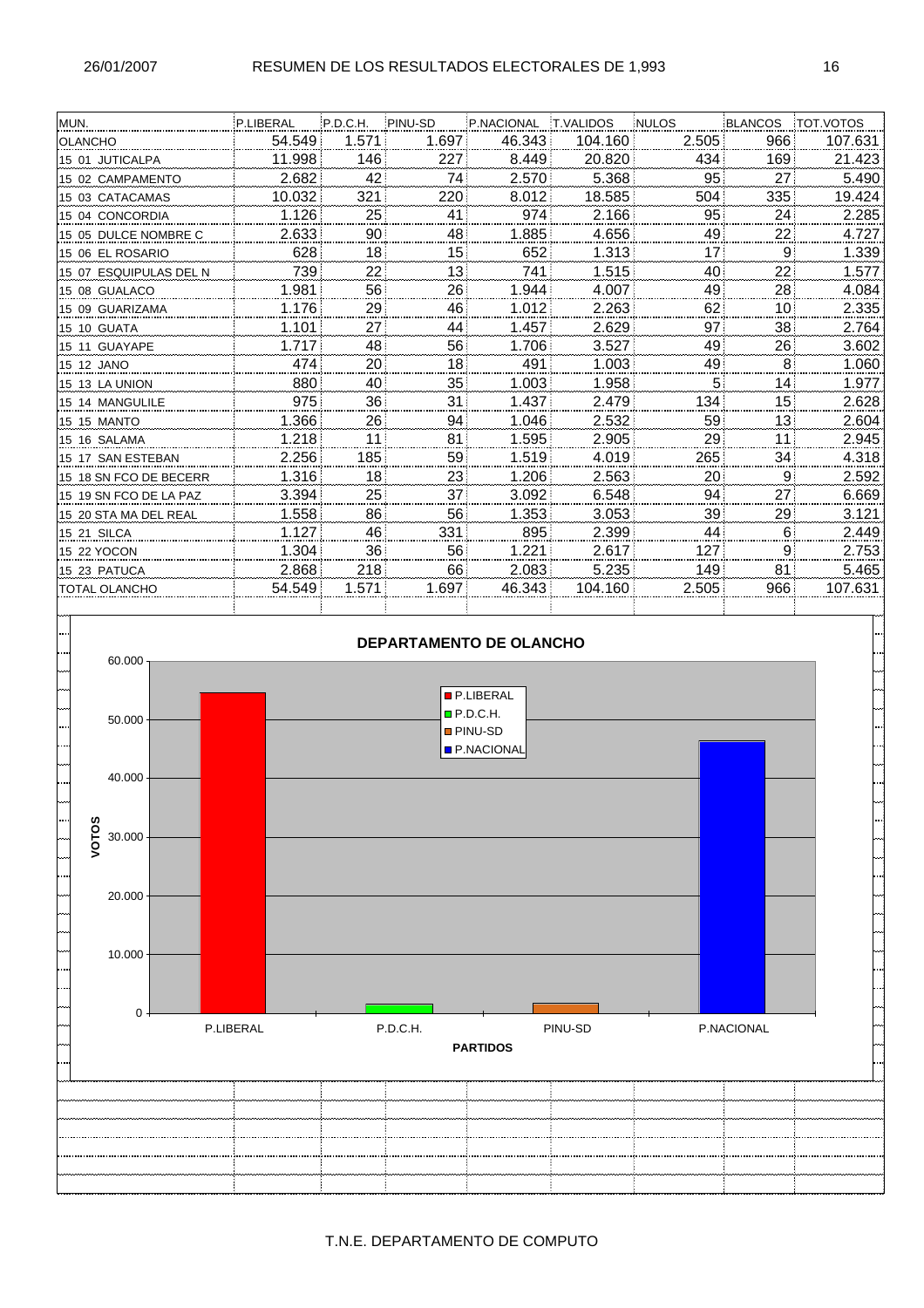| P.LIBERAL |                 |                 |                 |                  |              |                 |                  |
|-----------|-----------------|-----------------|-----------------|------------------|--------------|-----------------|------------------|
|           | P.D.C.H.        | PINU-SD         | P.NACIONAL      | <b>T.VALIDOS</b> | <b>NULOS</b> | <b>BLANCOS</b>  | <b>TOT.VOTOS</b> |
| 58.489    | 1.200           | 1.237           | 51.103          | 112.029          | 2.721        | 749             | 115.499          |
| 7.017     | 147             | 176             | 5.165           | 12.505           | 232          | 139             | 12.876           |
| 1.049     | 24              | 25 <sup>1</sup> | 1.527           | 2.625            | 32           | 12 <sub>1</sub> | 2.669            |
| 2.192     |                 | 53              | 2.019           | 4.286            | 70           | 20 <sup>1</sup> | 4.376            |
| 2.992     | 86              | 47              | 2.102           | 5.227            | 135          | 27!             | 5.389            |
| 801       |                 | 25              | 911             | 1.761            | 26           | 5¦              | 1.792            |
| 3.807     | 22              | 69              | 3.370           | 7.268            | 177          | 24!             | 7.469            |
| 1.286     | 61              | 41              | 1.608           | 2.996            | 97           | 25              | 3.118            |
| 742       | 40              | 15 <sup>1</sup> | 930             | 1.727            | 45           | 9               | 1.781            |
| 694       | 27              | 30              | 624             | 1.375            | 20           | 9               | 1.404            |
| 1.128     | 43              | 44              | 1.418           | 2.633            | 60           | 12              | 2.705            |
| 1.136     | 11              | 18 <sup>1</sup> | 291             | 1.456            | 22           | 6               | 1.484            |
| 954       | 41              | 35              | 1.241           | 2.271            | 62           | 10 <sup>1</sup> | 2.343            |
| 5.168     | 67              | 108             | 4.388           | 9.731            | 238          | 102             | 10.071           |
| 1.328     | 23              | 45              | 1.912           | 3.308            | 70           | 25              | 3.403            |
| 802       |                 | 21              | 428             | 1.273            | 13           | 15 <sup>1</sup> | 1.301            |
| 2.042     | 26              | 39              | 1.702           | 3.809            | 127          | 32!             | 3.968            |
| 836       | 57              | 26              | 1.189           | 2.108            | 58           | 26              | 2.192            |
| 3.799     | 95              | 87              | 3.846           | 7.827            | 223          | 52              | 8.102            |
| 986       | 15 <sup>1</sup> | 19 <sup>1</sup> | 994             | 2.014            | 36           | 6               | 2.056            |
| 4.287     | 107             | 39              | 4.028           | 8.461            | 374          | 42              | 8.877            |
| 2.214     | 40              | 48              | 1.550           | 3.852            | 233          | 23              | 4.108            |
| 2.897     | 34              | 39              | 2.152           | 5.122            | 81           | 17 <sup>1</sup> | 5.220            |
| 1.424     | 23              | 18!             | 1.335           | 2.800            | 60           | 26              | 2.886            |
| 202       | 60              | 26              | 662             | 950              | 21           | 71              | 978              |
| 692       | 20              | 29              | 647             | 1.388            | 15           | 7               | 1.410            |
| 4.479     | 33              | 47              | 2.299           | 6.858            | 114          | 29              | 7.001            |
| 3.535     | 30              | 68              | 2.765           | 6.398            | 80           | 42              | 6.520            |
| 58.489    | 1.200           | 1.237           | 51.103          | 112.029          | 2.721        | 749             | 115.499          |
|           |                 |                 | 22!<br>24<br>22 |                  |              |                 |                  |

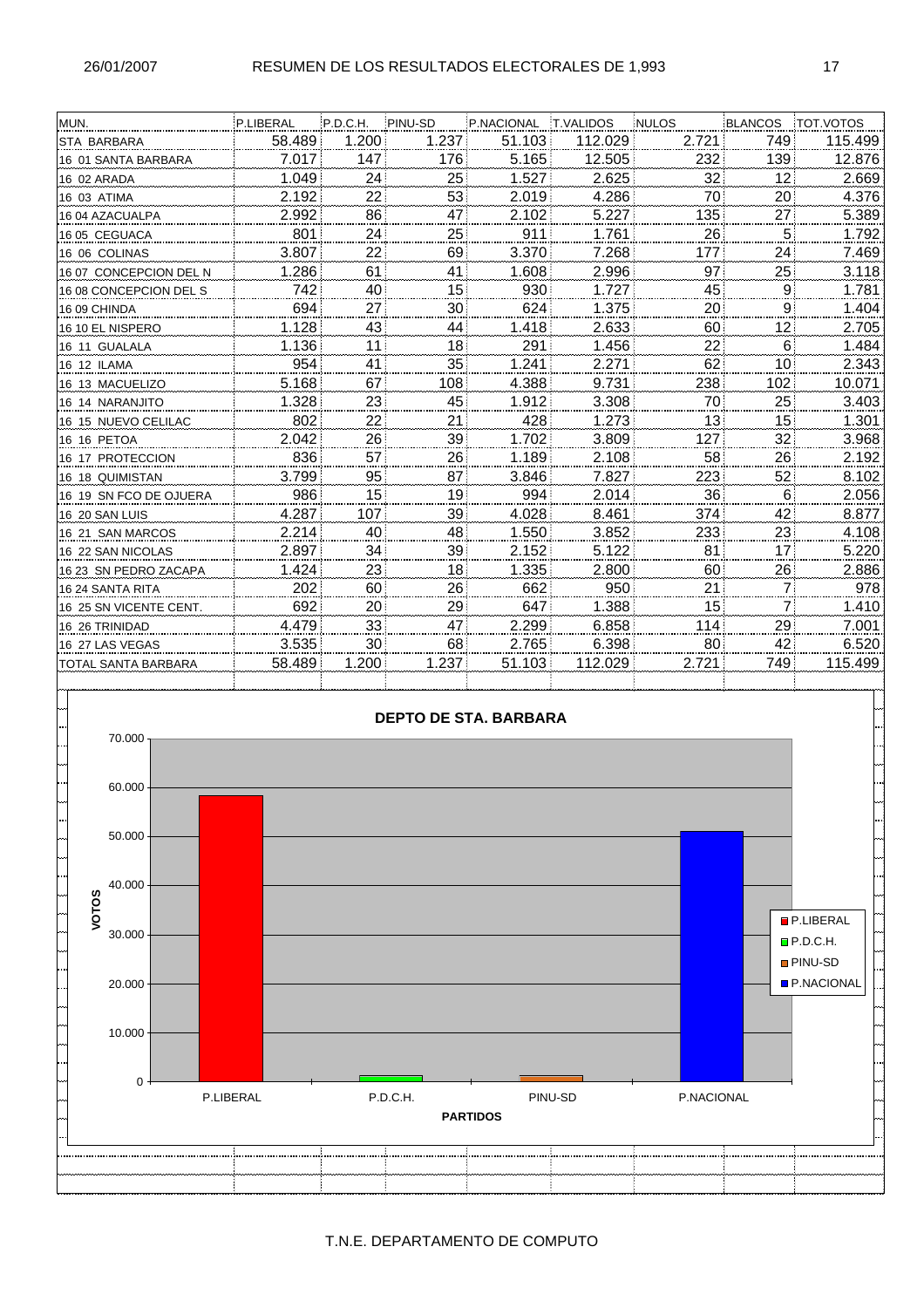